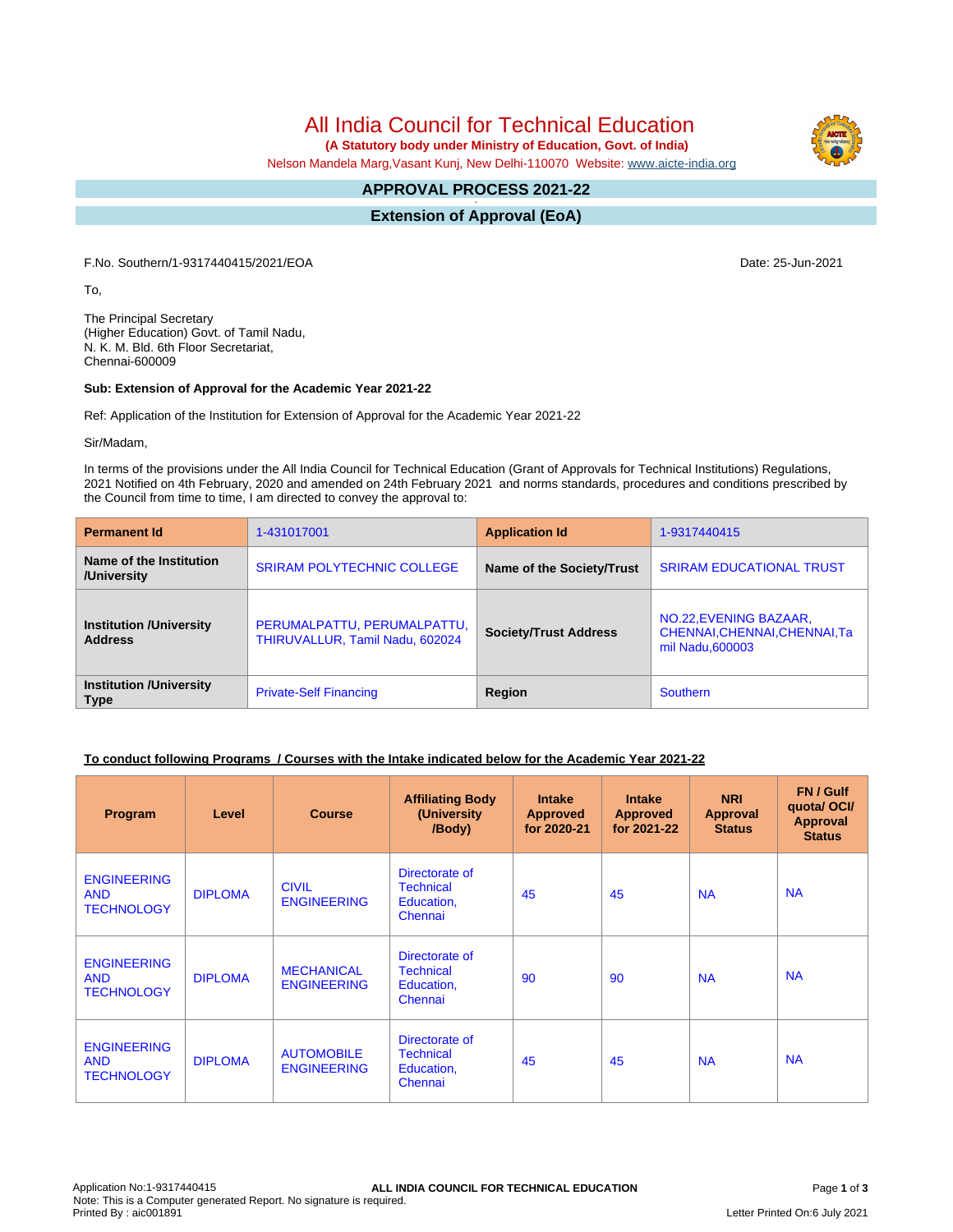| <b>ENGINEERING</b><br><b>AND</b><br><b>TECHNOLOGY</b> | <b>DIPLOMA</b> | <b>ELECTRICAL</b><br><b>AND</b><br><b>ELECTRONICS</b><br><b>ENGINEERING</b>                | Directorate of<br><b>Technical</b><br>Education,<br>Chennai | 60 | 60 | <b>NA</b> | <b>NA</b> |
|-------------------------------------------------------|----------------|--------------------------------------------------------------------------------------------|-------------------------------------------------------------|----|----|-----------|-----------|
| <b>ENGINEERING</b><br><b>AND</b><br><b>TECHNOLOGY</b> | <b>DIPLOMA</b> | <b>ELECTRONICS</b><br><b>AND</b><br><b>COMMUNICATIO</b><br><b>NS</b><br><b>ENGINEERING</b> | Directorate of<br><b>Technical</b><br>Education,<br>Chennai | 60 | 60 | <b>NA</b> | <b>NA</b> |
| <b>ENGINEERING</b><br><b>AND</b><br><b>TECHNOLOGY</b> | <b>DIPLOMA</b> | <b>COMPUTER</b><br><b>ENGINEERING</b>                                                      | Directorate of<br><b>Technical</b><br>Education,<br>Chennai | 45 | 45 | <b>NA</b> | <b>NA</b> |

### **It is mandatory to comply with all the essential requirements as given in APH 2021-22 (Appendix 6)**

# **Important Instructions**

- 1. The State Government/ UT/ Directorate of Technical Education/ Directorate of Medical Education shall ensure that 10% of reservation for Economically Weaker Section (EWS) as per the reservation policy for admission, operational from the Academic year 2019-20 is implemented without affecting the reservation percentages of SC/ ST/ OBC/ General. However, this would not be applicable in the case of Minority Institutions referred to the Clause (1) of Article 30 of Constitution of India. Such Institution shall be permitted to increase in annual permitted strength over a maximum period of two years.
- 2. The Institution offering courses earlier in the Regular Shift, First Shift, Second Shift/Part Time now amalgamated as total intake shall have to fulfil all facilities such as Infrastructure, Faculty and other requirements as per the norms specified in the Approval Process Handbook 2021-22 for the Total Approved Intake. Further, the Institutions Deemed to be Universities/ Institutions having Accreditation/ Autonomy status shall have to maintain the Faculty: Student ratio as specified in the Approval Process Handbook.
- 3. Strict compliance of Anti-Ragging Regulation, Establishment of Committee for SC/ ST, Establishment of Internal Complaint Committee (ICC), Establishment of Online Grievance Redressal Mechanism, Barrier Free Built Environment for disabled and elderly persons, Fire and Safety Certificate should be maintained as per the provisions made in Approval Process Handbook and AICTE Regulation notified from time to time.
- 4. In case of any differences in content in this Computer generated Extension of Approval Letter, the content/information as approved by the Executive Council / General Council as available on the record of AICTE shall be final and binding.

**Prof.Rajive Kumar Member Secretary, AICTE**

Copy \*\* to:

- **1. The Director of Technical Education\*\*, Tamil Nadu**
- **2. The Principal / Director,** SRIRAM POLYTECHNIC COLLEGE Perumalpattu, Perumalpattu,Thiruvallur, Tamil Nadu,602024
- **3. The Secretary / Chairman,** NO.22,EVENING BAZAAR,